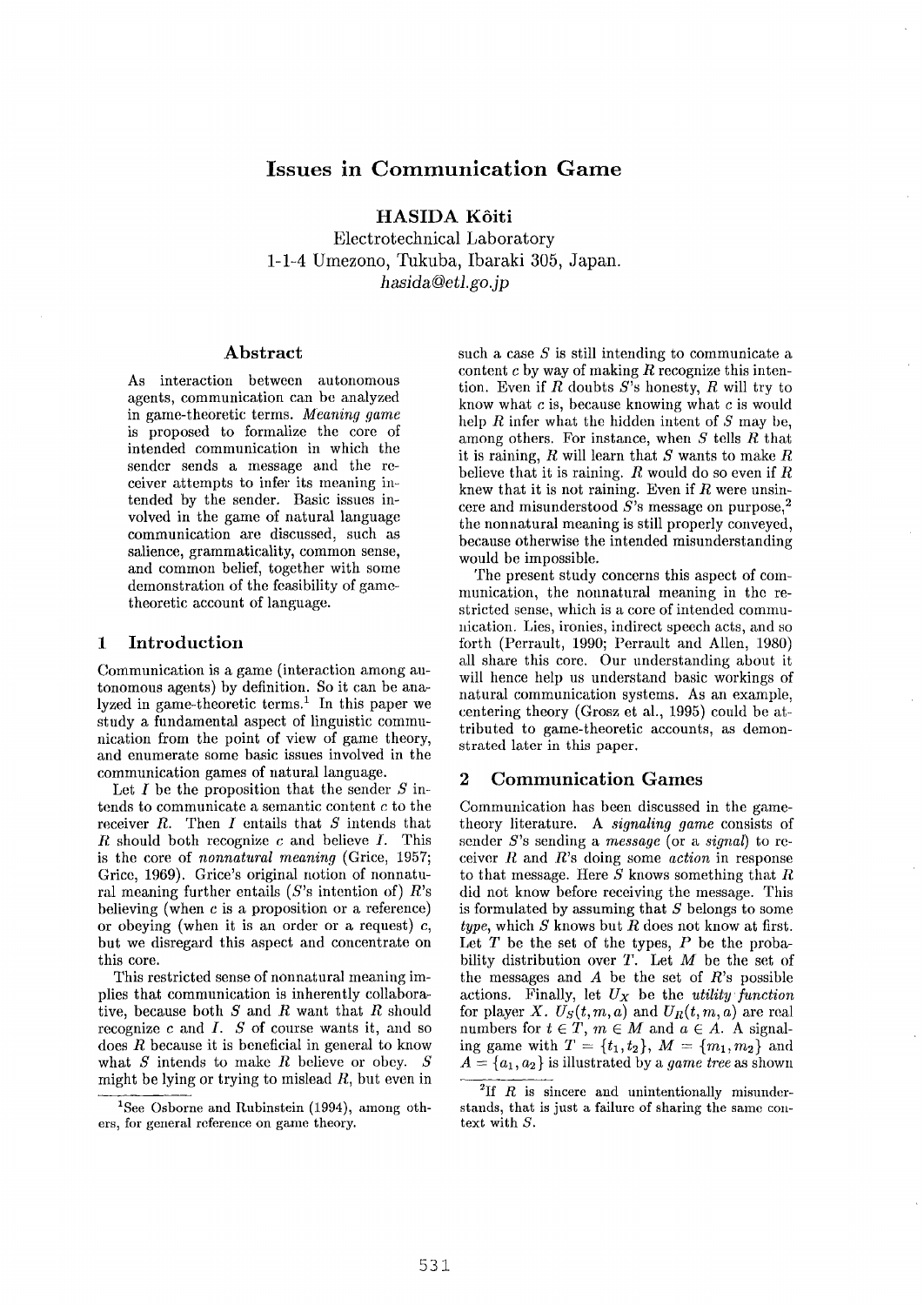in Figure 1. Here the game proceeds downwards.



Figure 1: A signaling game.

The top branch is the nature's initial choice of  $S$ 's type according to  $P$ , the middle layer is  $S$ 's decision on which message to send, and finally the bottom layer is  $R$ 's choice of her action. When  $R$ has just received  $m_i$  ( $i = 1, 2$ ), she does not know whether the game has been played through  $t_1$  or *t2.* 

Let  $\sigma_S$  and  $\sigma_R$  be S's and R's *strategies*,<sup>3</sup> respectively. That is,  $\sigma_S(m|t)$  is the conditional probability of *S's* sending message m provided that she is of type t, and  $\sigma_R(a|m)$  the conditional probability of R's doing action a provided that she has received m. The combination  $\langle \sigma_S, \sigma_R \rangle$ of strategies is an *equilibrium 4* of a signaling game when  $\sigma_S$  and  $\sigma_R$  are the optimal responses to each other; that is, when  $\sigma_X$  maximizes X's expected utility

$$
\sum_{t,m,a} P(t) \,\sigma_S(m|t) \,\sigma_R(a|m) \, U_X(t,m,a)
$$

given  $\sigma_Y$ , for both  $X = S \wedge Y = R$  and  $X =$  $R \wedge Y = S$ .

In typical applications of signaling game,  $T$ ,  $M$ and A are not discrete sets as in the above example but connected subsets of real numbers, and  $S$ 's preference for R's action is the same irrespective of her type. In this setting, S should send a costly message to get a large payoff. For instance, in job market signaling (Spence, 1973), a worker S signals her competence (type) to a potential employer  $R$  with the level of her education as the message, and R decides the amount of salary to offer to S. A competent worker will have high education and the employer will offer her a high salary. In mate selection (Zahavi, 1975), a deer S indicates its strength by the size of its antlers to potential mates  $R$ . A strong deer will grow extra large antlers to demonstrate its extra survival competence with this handicap.

*Cheap-talk game* is another sort of communication game. It is a special case of signaling game where  $U<sub>S</sub>$  and  $U<sub>R</sub>$  do not depend on the message; that is, composing/sending and receiving/interpreting message are free of cost. In a cheap-talk game, S's preference for R's action must depend on her type for non-trivial communication to obtain, because otherwise  $S$ 's message would give no information to R about her type.

## 3 Meaning Game

Now we want to formulate the notion of *meaning game* to capture nonnatural meaning in the restricted sense discussed in Section 1. Let C be the set of semantic contents and  $P$  the probability distribution over the linguistic reference to the semantic contents. That is,  $P(c)$  is the probability that S intends to communicate semantic content  $c$  to  $R$ . As before,  $M$  is the set of the messages. A meaning game addresses a *turn* of communication  $\langle c_s, m, c_R \rangle$ , which stands for a course of events where S, intending to communicate a semantic content  $c_S$ , sends a message m to R and R interprets m as meaning  $c_R$ .  $c_S = c_R$  is a necessary condition for this turn of communication to be successful. It seems reasonable to assume that the success of communication is the only source of positive utility for any player.

So a meaning game might be a sort of signaling game in which S's type stands for her intending to communicate some semantic content, and R's action is to infer some semantic content. That is, both  $T$  and  $\tilde{A}$  could be simply regarded as  $C$ . Strategies  $\sigma_S$  and  $\sigma_R$  are defined accordingly.

In a simple formulation, the utility function  $U_X$ of player  $X$  would thus be a real-valued function from  $C \times M \times C$  (the set of turns). It would be sensible to assume that  $U_X(c_S, m, c_R) > 0$  holds only if  $c_S = c_R$ .  $U_X$  reflects the grammar of the language (which might be private to  $S$  or  $R$  to various degrees). The grammar evaluates the (computational, among others) cost of using contentmessage pairs. The more costly are  $\langle c_s, m \rangle$  and  $\langle m, c_R \rangle$ , the smaller is  $U_X(c_S, m, c_R)$ . The notion of equilibria in a meaning game is naturally derived from that in a signaling game.

If the players want something like *common belief*,<sup>5</sup> however, meaning games are not signaling games. This is because  $c_S = c_R$  is not a sufficient condition for the success of communication in that case.  $U_X$  should then depend on not just  $c_S, m$ , and  $c_R$ , but also the players' nested beliefs

<sup>3</sup>Or *mixed strategies,* which are probability distri= butions over the *simple strategies* (actions).

<sup>4</sup>Or *complete Bayesian equilibrium,* in a more precise, technical term.

 ${}^{5}$ People have common belief of proposition p when they all believe  $p$ , they all believe that they all believe p, they all believe that they all believe that they all believe p, and so on, ad infinitum.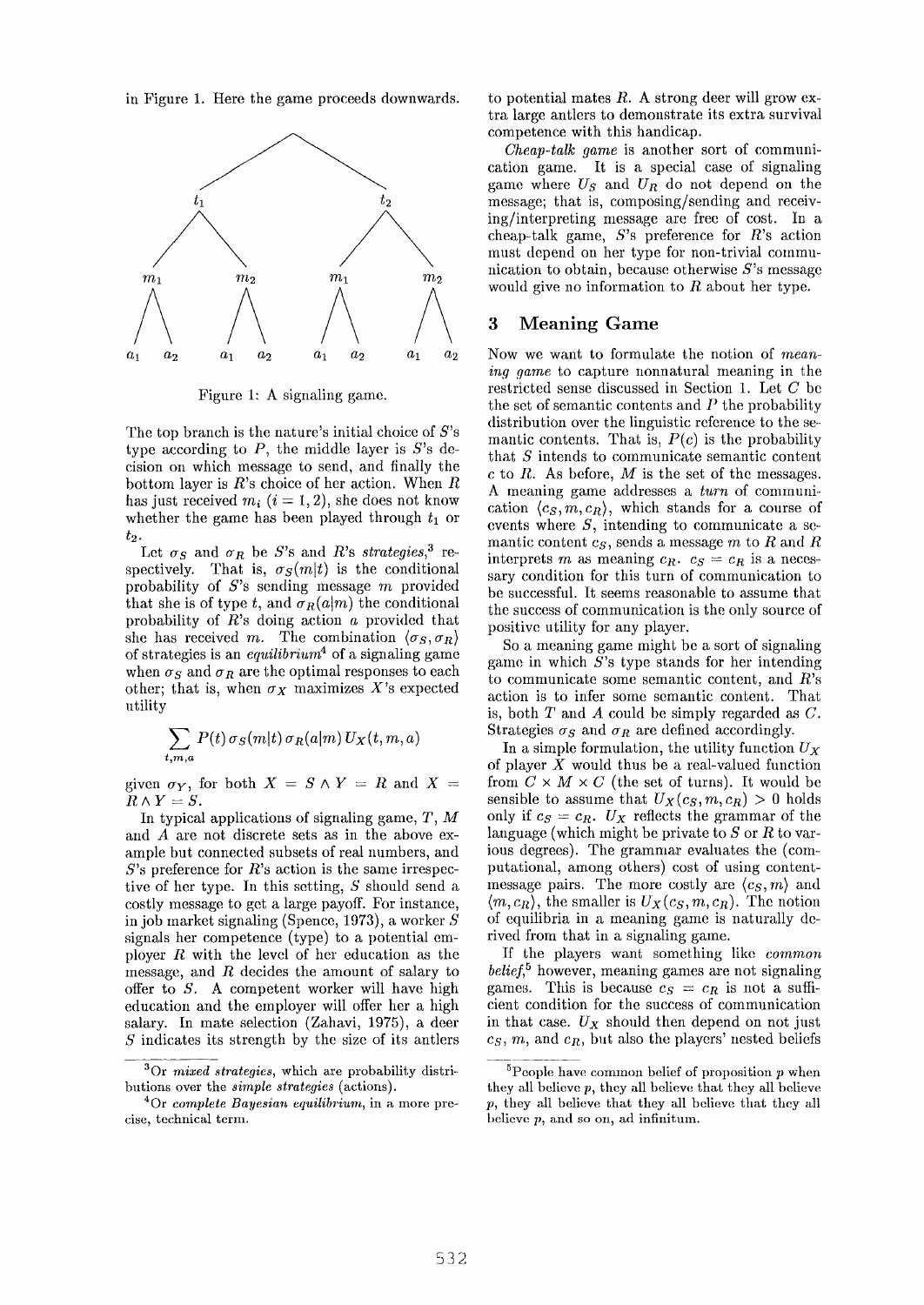about each other. We will come back to this issue in Section 4.

Note also that the typical instances of meaning game in natural language communication is not like the typical applications of signaling game such as mentioned before, even if meaning games are special sort of signaling games. That is, meaning games in natural language would normally involve discrete sets of semantic contents and messages.

Natural-language meaning games are not cheaptalk games, either, because we must take into consideration the costs of content-message pairs. It is not just the success of communication but also various other factors that account for the players' utility.  $S$  and  $R$  hence do not just want to maximize the probability of successful communication.

To illustrate a meaning game and to demonstrate that meaning games are not cheap-talk games, let us consider the following discourse.

(1)  $u_1$ : Fred scolded Max.

 $u_2$ : He was angry with the man.

The preferred interpretation of 'he' and 'the man' in  $u_2$  are Fred and Max, respectively, rather than the contrary. This preference is accounted for by the meaning game as shown in Figure 2. In this



Figure 2: A meaning game about references of NPs.

game, Fred and Max are semantic contents, and 'he' and 'the man' are messages. 6 We have omitted the nature's selection among the semantic contents. Also, the nodes with the same label are collapsed to one. S's choice goes downward and R's choice upward, without their initially knowing the other's choice. The complete bipartite connection between the contents and the messages means that either message can mean either content grammatically (without too much cost).

 $P_1$  and  $P_2$  are the prior probabilities of references to Fred and Max in  $u_2$ , respectively. Since Fred was referred to by the subject and Max by the object in  $u_1$ , Fred is considered more salient than Max in  $u_2$ . This is captured by assuming  $P_1 > P_2$ .  $U_1$  and  $U_2$  are the utility (negative cost) of using 'he' and 'the man,' respectively.<sup>7</sup> Utilities are basically assigned to content-message pairs, but sometimes it is possible to consider costs of messages irrespective of their contents. We assume  $U_1 > U_2$  to the effect that 'he' is less complex than 'the man' both phonologically and semantically; 'he' is not only shorter than 'the man' but also, more importantly, less meaningful in the sense that it lacks the connotation of being adult which 'the man' has.

There are exactly two equilibria entailing 100% success of communication, as depicted in Figure 3 with their expected utilities  $\mathcal{E}_1$  and  $\mathcal{E}_2$  apart from the utility of success of communication.<sup>8</sup>  $P_1 > P_2$ 



Figure 3: Two equilibria of the meaning game in Figure 2,

and  $U_1 > U_2$  imply  $\mathcal{E}_1 - \mathcal{E}_2 = (P_1 - P_2)(U_1 - U_2) >$ 0. So the equilibrium in the left-hand side is preferable for both S and R, or *Pareto superior.*  This explains the preference in (1). It is straightforward to generalize this result for cases with more than two contents and messages: A more salient content should be referred to by a lighter message when the combinations between the contents and the messages are complete. A general conjecture we might draw from this discussion is the following.

(2) Natural-language meaning games are played at their Pareto-optimal equilibria.

An equilibrium is *Pareto optimal* iff no other equilibrium is Pareto superior to it.

Note that we have derived an essence of centering theory (Joshi and Weinstein, 1981; Kamcyama, 1986; Walker et al., 1994; Grosz et al., 1995). Centering theory is to explain anaphora in natural language. It considers list *Cf(ui)* of *forward-looking centers,* which are the semantic entities *realized*<sup>9</sup> in  $u_i$ , where  $u_i$  is the *i*-th utterance. The forward-looking centers of utterance u

<sup>7</sup>For the sake of simplicity, here we assume that  $U_s$ and  $U_R$  are equal. See Section 4 for discussion.

SCommon belief about the communicated content is always obtained in both cases. So the current discussion does not depend on whether the success of communication is defined by  $c_S = c_R$  or common belief.

9A linguistic expression *realizes* a semantic content when the former directly rcfers to the latter or the situation described by the former involves the latter.

<sup>6</sup>Perhaps there are other semantic contents and messages.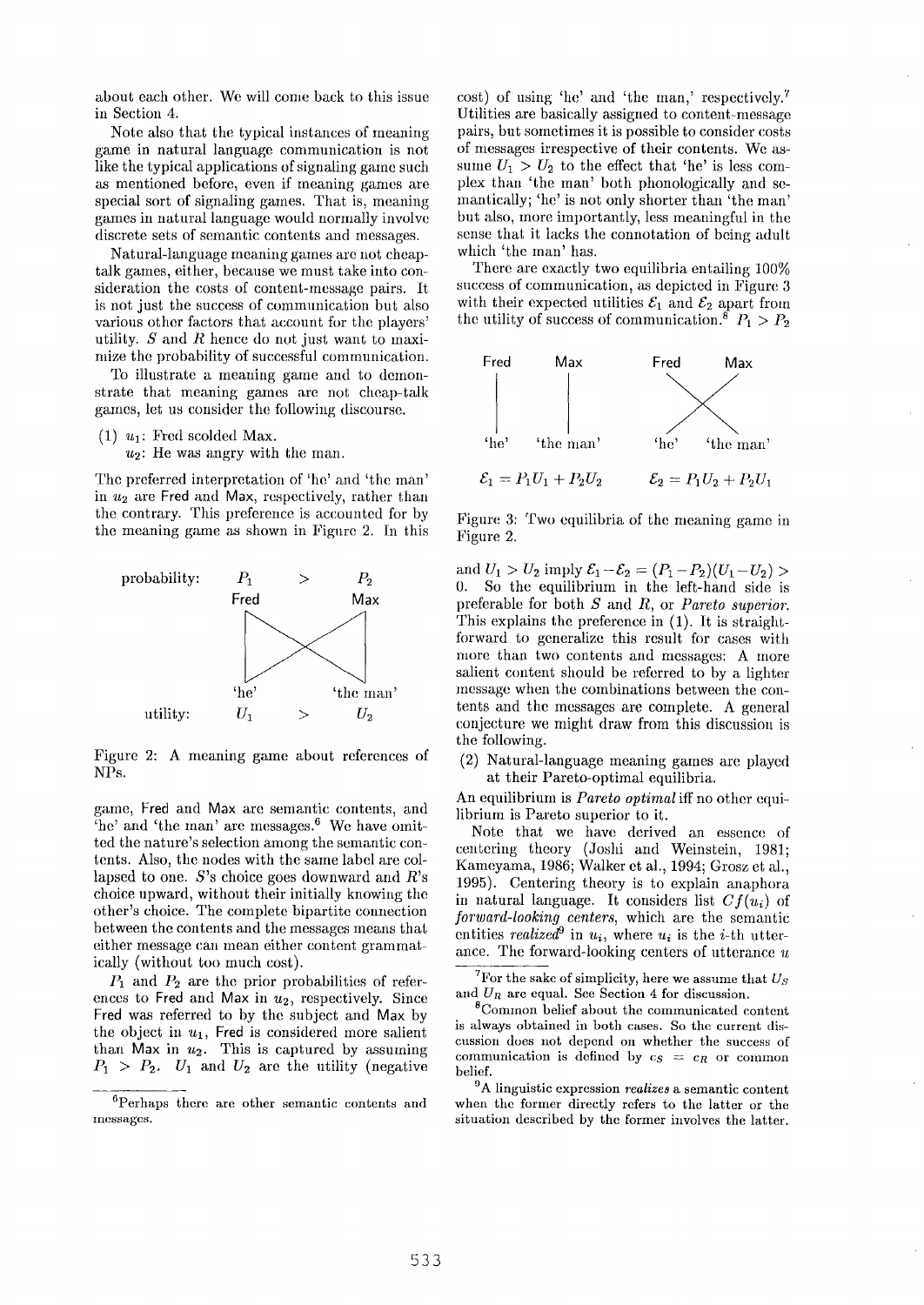are ranked in  $Cf(u)$  according to their saliences. In English, this ranking is determined by grammatical functions of the expressions in the utterance, as below.

 $subject > direct object > indirect object$ > other complements > adjuncts

The highest-ranked element of *Cf(u)* is called the *preferred center* of U and written  $Cp(u)$ . *Backward-looking center*  $Cb(u_i)$  *of utterance*  $u_i$ is the highest-ranked element of  $Cf(u_{i-1})$  that is realized in  $u_i$ .  $Cb(u)$  is the entity which the discourse is most centrally concerned with at  $u$ .

Centering theory stipulates the following rule.

(3) If an element of  $Cf(u_{i-1})$  is realized by a pronoun in  $u_i$ , then so is  $Cb(u_i)$ .

In (1),  $Cb(u_2)$  = Fred because  $Cf(u_1)$  = [Fred, Max], if either 'he' or 'the man' refers to Fred. Then rule (3) predicts that Fred cannot be realized by 'the man' if Max is realized by 'he'  $-$  the same prediction that we derived above. Moreover, (3) itself is a special instance of our above observation that a more salient content should be referred to by a lighter message, provided that the backwardlooking center is particularly salient.

(3) is common in all the version of centering theory, but of course there are further details of the theory, which vary from one version to another. To derive all of them (which are right) in a unified manner requires further extensive study.

### 4 Playing the Same Game

We have so far assumed implicitly that  $S$  and  $R$ have common knowledge about (the rule of) the game (that is, *P, Us* and *UR).* This assumption will be justified as a practical approximation in typical applications of signaling games (and cheap-talk games). For instance, there may well be a body of roughly correct, stable common-sense knowledge about the correlation between the competence of workers and the degree of effort they make to have higher education, about how much an employer will offer to an employee with a certain competence, and so on.

However, common knowledge on the game might be harder to obtain in natural-language meaning games, because the game lacks such stability of the typical signaling games as mentioned above. A natural-language meaning game is almost equivalent to the context of discourse, which changes dynamically as the discourse unfolds.

In general, to figure out her own best strategy,  $S(R)$  attempts to infer R's  $(S's)$  strategy by simulating  $R$ 's  $(S$ 's) inference. If S and R do not have common knowledge about the game, this inference will constitute an infinite tree.<sup>10</sup> For instance.

1°This is not a game tree but a tree of belief embedding.

Figure 4 depicts  $S$ 's inference when she wants to communicate  $c_1$ , where the players have common knowledge of  $C = \{c_1, c_2\}$  and  $M = \{m_1, m_2\}$  but not of their utility functions. The nodes labeled by  $c_i$  represent S when she wants to communicate  $c_i$ , and those labeled by  $m_i$ , represent R when she wants to interpret  $m_i$ , for  $i = 1, 2$ . The inference by R when interpreting message  $m_i$  is a similar tree rooted by  $m_i$ .

Although it is impossible to actually have common knowledge in general (Halpern and Moses, 1990), there are several motivations for the players to pretend to have common knowledge about the game. First, they can avoid the computational complexity in dealing with infinite trees such as above. Second, common belief on the game is a simple means to obtain common belief on the communicated content. Third, the best payoff is obtained when the players have common knowledge about the game, if their utility functions are equal. In fact, the utility functions are probably equal, because language use as a whole is a *repeated game.* That is, provided that communicating agents play the role of S and R half of the time each, they can maximize their expected utility by setting their utility functions to the average of their selfish utilities. Fortunately, this equalization is very stable, as long as the success of communication is the only source of positive utility for both the players.

In communication games, common knowledge on which message S has sent should help the players converge on common belief on the game. That is, when the players have common knowledge that message  $m$  was sent, they may be able to detect errors in their embedded beliefs. In fact, an embedded belief turns out wrong if it implies  $\sigma_S(m|c) = 0$  for every c in the embedded context. This common knowledge about m may be even incorporated in the meaning game. That is, it may affect the cost of retrieving or composing various content-message pairs, thus biasing the scope of the game towards those content-message pairs closely associated with  $m$ . Contents and messages very difficult to envisage given  $m$  will be virtually excluded from the game. Once the game is defined, however, both players must take into consideration the entire maximal connected subgraph containing the content she wants to convey or the message she wants to interpret.

#### 5 Composite Game

Natural-language communication is a composite game in two senses. First, as mentioned in the previous section, it is considered a *repeated game,*  which is a sequence of smaller games. Second, each such smaller game is a compound game consisting of temporally overlapping meaning games. These facts introduce several complications into the communication game.

For instance, after an utterance of 'a house,' 'the door' realizes the house referred to by 'a house.'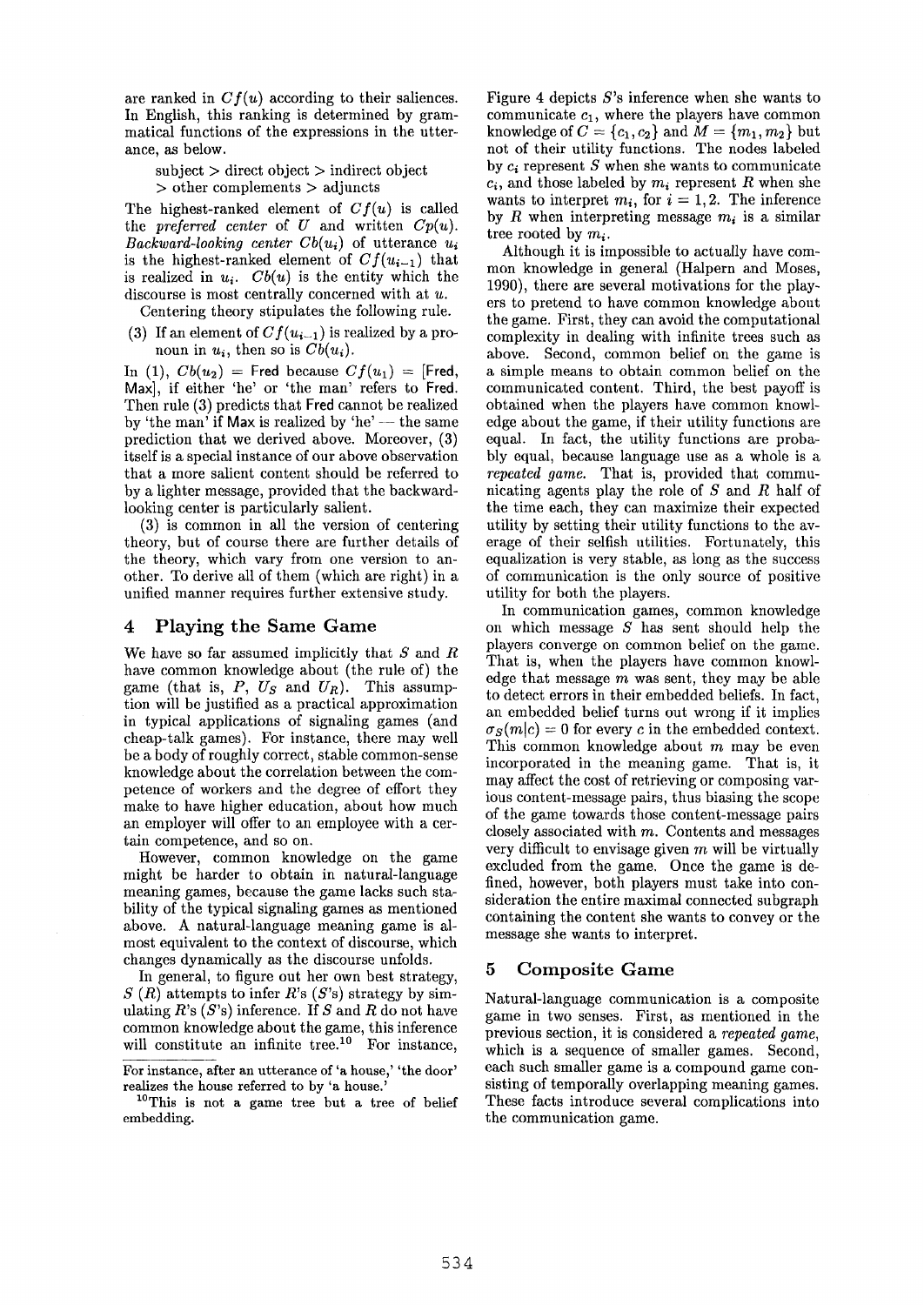

Figure 4: Inference by S to communicate semantic content  $c_1$ .

In a repeated game, one stage may affect the subsequent stage. In natural-language communication, a meaning game can influence the next meaning game. For instance, if a semantic content  $c$  is referred to by a message with a low cost, then the probability of reference to c may increase as a sort of accommodation, $11$  because a reference by a lightweight message presupposes high prior probability of reference, as discussed in Section 3. For instance, a reference to Fred by 'he' will raise the salience of Fred.

Another type of contextual effect shows up the following discourse.

- (4)  $u_1$ : Fred scolded Max.
	- $u_2$ : The man was angry with him.

Here 'the man' and 'he' in  $u_2$  are more readily interpreted as Fred and Max, respectively, which violates (3) and hence our game-theoretic account.

This preference is accounted for by the preference for parallelism concerning the combination of semantic content and grammatical function: In both  $u_1$  and  $u_2$  Fred is realized by the subject NP and Max is realized by the object NP. This is the same sort of preference that is addressed by property-sharing constraint (Kameyama, 1986). This effect is attributed to the utility assignment as shown in Figure 5. That is, the utility  $U_1$  of associating the proposition angry(Fred, Max) (that Fred is angry with Max) with the sentence 'The man was angry with him' is greater than the utility  $U_2$  of associating angry(Max,Fred) (the proposition that Max is angry with Fred) with the same



Figure 5: A meaning game about propositions and sentences.

sentence. This game might involve other possible associations such as that between angry(Max,Fred) and 'The man made him angry,' but as mentioned at the end of Section 4 contents and messages other than included in Figure 5 probably accompany great costs and hence may be neglected.

In general, several meaning games are played possibly in parallel during linguistic communica~ tion using a compound expression. A turn of communication with an utterance of 'the man was angry with him' consists of the sentence-level game mentioned above, the two noun phrase-level games one concerning the subject NP (shown in Figure 2) and the other the object  $NP$  of 'with' and so on. A strategy of each player in such a compound game associated with a compound expression is a combination of her strategies for all such constituent games. Each player attempts to maximize the expected utility over the entire compound game, rather than for each constituent game.

Different constituent games often interact. For instance, if the speaker chooses to say 'the man' for the subject NP, then the whole sentence can-

<sup>11</sup>Lewis (1979) discusses several types of accommodation for conversational score, of which the most relevant here is accommodation for comparative salience:  $x$  becomes more salient than  $y$  when something is said which presupposes  $x$  to be more salient than  $y$ .